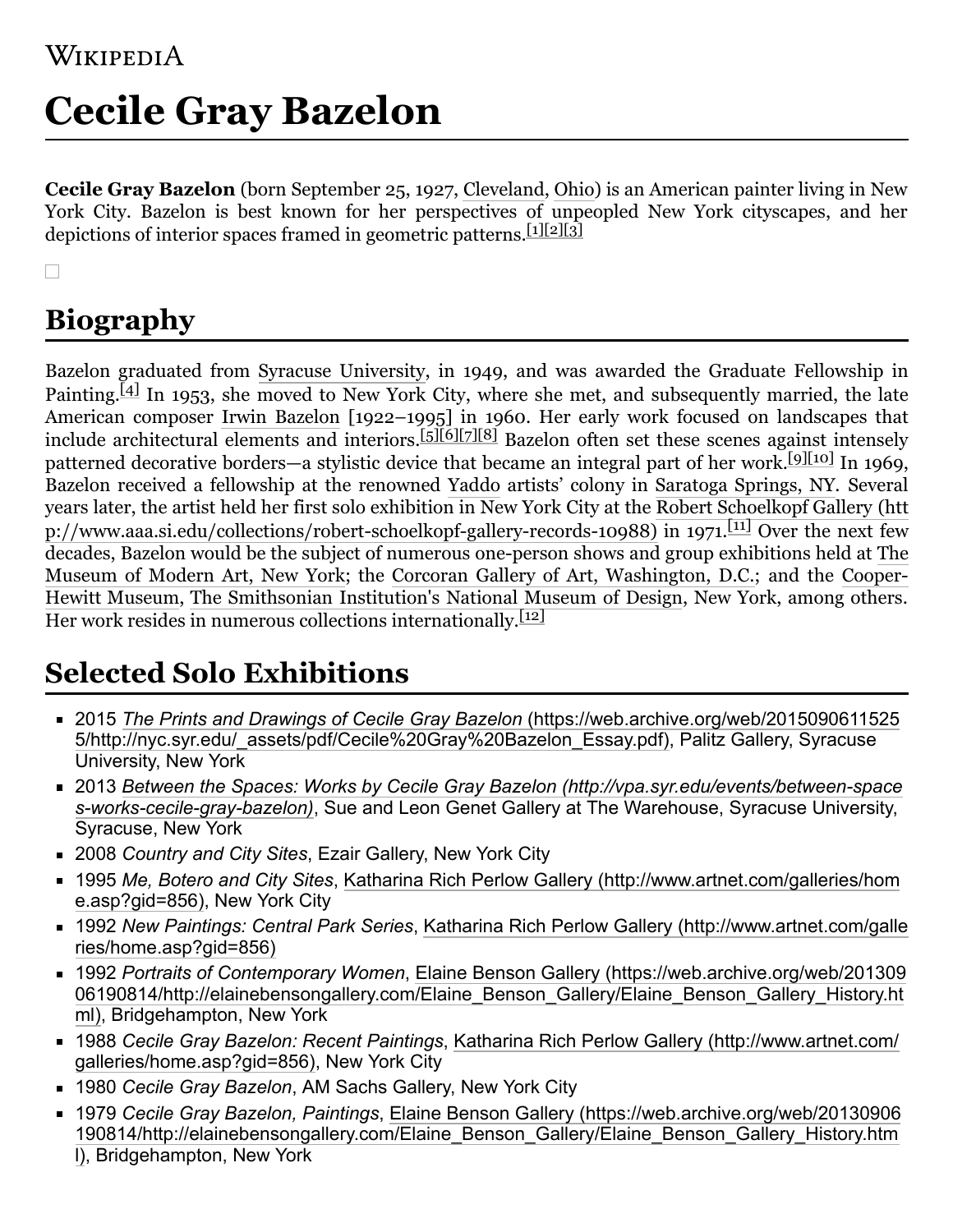- 1975 *Cecile Gray Bazelon*[, Robert Schoelkopf Gallery \(http://www.aaa.si.edu/collections/robert-scho](http://www.aaa.si.edu/collections/robert-schoelkopf-gallery-records-10988/more) elkopf-gallery-records-10988/more), New York City
- 1973 *Cecile Gray Bazelon*[, Robert Schoelkopf Gallery \(http://www.aaa.si.edu/collections/robert-scho](http://www.aaa.si.edu/collections/robert-schoelkopf-gallery-records-10988/more) elkopf-gallery-records-10988/more)
- 1971 *Cecile Gray Bazelon*[, Robert Schoelkopf Gallery \(http://www.aaa.si.edu/collections/robert-scho](http://www.aaa.si.edu/collections/robert-schoelkopf-gallery-records-10988/more) elkopf-gallery-records-10988/more)

## **Selected Group Exhibitions**

- 1995 *Arnold Hoffman and the Art of the Print*, Museum at Stony Brook, Stony Brook, New York
- 1994-93 West Collection: Art and the Law, [Kennedy Galleries](https://en.wikipedia.org/wiki/Kennedy_Galleries), New York City. Traveled to: Loyola [Law School, Los Angeles, California; James R. Thompson Center, Chicago, Illinois; and the](https://en.wikipedia.org/wiki/Loyola_Law_School) [Minnesota Museum of American Art,](https://en.wikipedia.org/wiki/Minnesota_Museum_of_American_Art) St. Paul, Minnesota
- 1993 *Arnold Hoffman—The Screen Print Workshop*, Bill Bace Gallery, Southampton, New York

Katharina Rich Perlow Gallery, New York City

- 1992-91 *West Collection: Art and the Law, Haggerty Museum of Art*, [Marquette University](https://en.wikipedia.org/wiki/Marquette_University), Milwaukee, Wisconsin. Traveled to: [Woodruff Art Center \(http://www.woodruffcenter.org\)](http://www.woodruffcenter.org/), Atlanta, Georgia; and the [Minnesota Museum of American Art,](https://en.wikipedia.org/wiki/Minnesota_Museum_of_American_Art) St. Paul
- 1991 Katharina Rich Perlow Gallery, New York City
- 1990 [Lehman College of Art Gallery \(http://www.lehman.cuny.edu/vpadvance/artgallery/gallery/\),](http://www.lehman.cuny.edu/vpadvance/artgallery/gallery/) New York City

Katharina Rich Perlow Gallery

- 1989 *Architectural Themes in Art*, Nabisco Brand Gallery, East Hanover, New Jersey
- 1988 [Albright-Knox Art Gallery](https://en.wikipedia.org/wiki/Albright-Knox_Art_Gallery), Members Gallery, Buffalo, New York

[Columbus Museum](https://en.wikipedia.org/wiki/Columbus_Museum), Members Gallery, Columbus, Ohio Katharina Rich Perlow Gallery

**1987 [Albright-Knox Art Gallery](https://en.wikipedia.org/wiki/Albright-Knox_Art_Gallery), Members Gallery** 

[Baltimore Museum of Art,](https://en.wikipedia.org/wiki/Baltimore_Museum_of_Art) Collectors Gallery, Baltimore, Maryland [Columbus Museum](https://en.wikipedia.org/wiki/Columbus_Museum), Members Gallery, Columbus, Ohio Katharina Rich Perlow Gallery

- 1986 Baltimore Museum of Art, Collectors Gallery
- 1985 The Museum at Stony Brook, Stony Brook, New York
- $\blacksquare$  1981 & 1983 Arbitrage Gallery, Ltd., New York City $^{[13]}$  $^{[13]}$  $^{[13]}$

*Out of New York*, Root Art Center, Hamilton College, Clinton, New York

- **1979 Butler Museum, Youngstown, Ohio**
- 1978 *Artists' Postcard Series II*, Cooper-Hewitt Museum, The Smithsonian Institution's National [Museum of Design, New York City. Traveled to various venues across Europe.](https://en.wikipedia.org/wiki/Cooper-Hewitt,_National_Design_Museum)
- 1975 *Color, Light, and Image: International Women's Show*, Women's Interart Center, New York City
- 1974 [Corcoran Gallery of Art,](https://en.wikipedia.org/wiki/Corcoran_Gallery_of_Art) Washington, D.C.
- 1972 *Landscapes*, [The Museum of Modern Art,](https://en.wikipedia.org/wiki/The_Museum_of_Modern_Art) New York City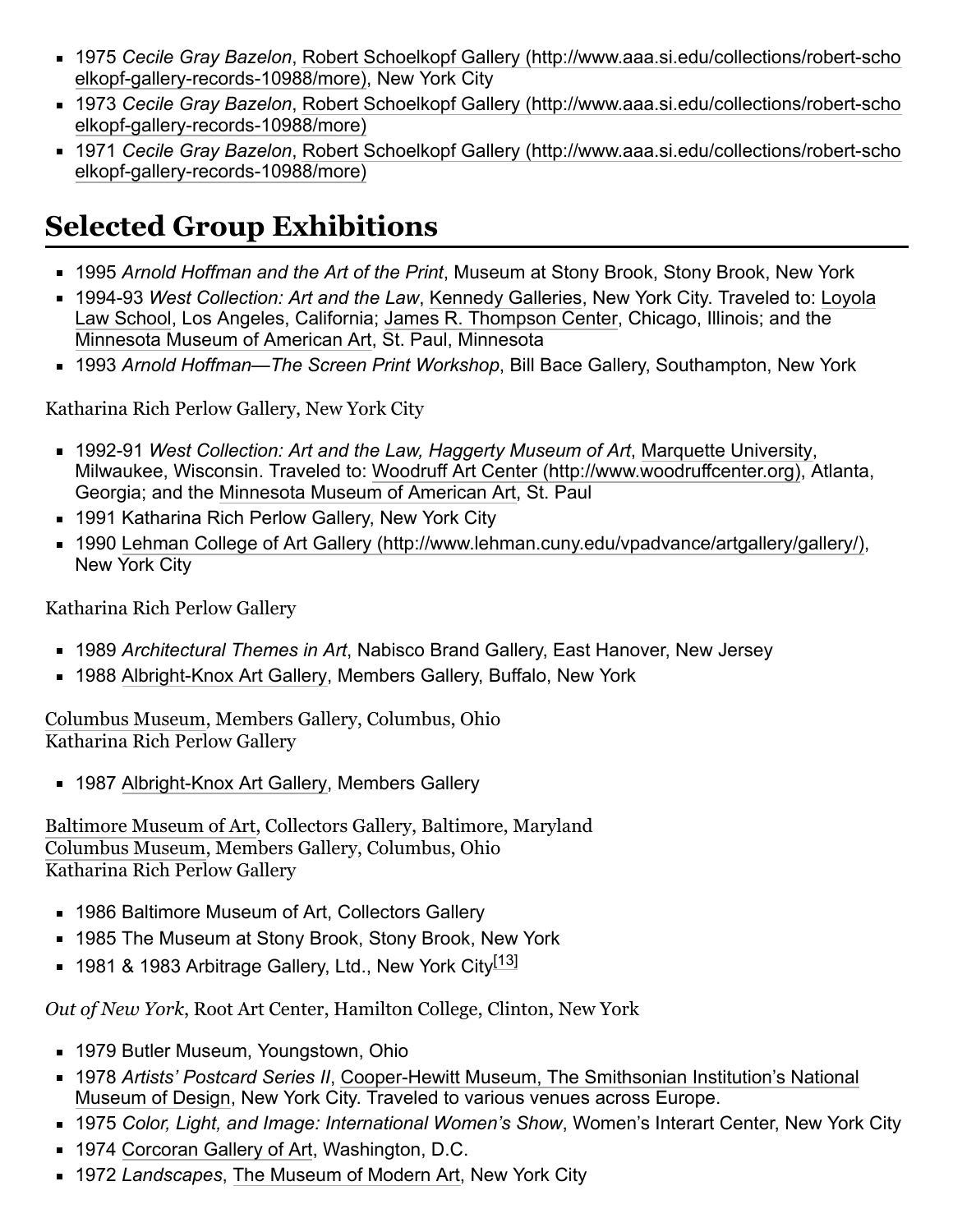#### **Awards & Fellowships**

- 1993 West Publishing Purchase Award
- 1991 West Publishing Purchase Award
- 1969 [Yaddo](https://en.wikipedia.org/wiki/Yaddo) Fellowship, Saratoga Springs, New York
- 1949 Graduate Fellowship in Painting, [Syracuse University,](https://en.wikipedia.org/wiki/Syracuse_University) Syracuse, New York

### **Public Collections**

- American Income Properties, Los Angeles, California
- [Bristol Myers-Squibb,](https://en.wikipedia.org/wiki/Bristol_Myers-Squibb) Princeton, New Jersey
- [CitiBank,](https://en.wikipedia.org/wiki/CitiBank) New York City
- [Southampton College](https://en.wikipedia.org/wiki/Southampton_College), Southampton, New York
- [West Publishing Company,](https://en.wikipedia.org/wiki/West_Publishing_Company) Eagan, Minnesota
- [Syracuse University Art Collection \(http://suart.syr.edu/\),](http://suart.syr.edu/) Syracuse, New York

#### **Selected Book, Magazine, CD & Album Covers**

2003 Jones, Kaylie. *Speak Now*, Akashic Books, New York City 2003. [Book Cover: *Orange Sky*, 1995].

*Music of Irwin Bazelon*, Albany Records, Albany, New York [CD Cover: *Night Sky Over Lexington*, 1994].

- 2000 *Music of Irwin Bazelon*, Albany Records. [CD Cover: *Between the Spaces*, 1995].
- 1999 *Music of Irwin Bazelon*, Albany Records. [CD Cover: *Summer Studio*, 1997].
- 1998 *Music of Irwin Bazelon*, Albany Records. [CD Cover: *Split Tree*, 1991].
- 1993 *Music of Irwin Bazelon*, Albany Records. [CD Cover: *Winterset II*, 1993].
- 1992 *Music of Irwin Bazelon*, Albany Records. [CD Cover: *Red Stairs*, 1985].

West Publishing Company: 1992 Calendar, Eagan, MN. [Book Cover: *Winterset*, 1990].

- 1977 DeLillo, Don. *Players*, Alfred A. Knopf, New York City, 1977. [Book Cover: *Blue Surrounded*, 1972].
- 1976 *Wilson Library Bulletin*, Bronx, New York, May 1976. [Magazine Cover: *Madison Square Park*, 1973].
- 1973 Partch, Harry. *The Bewitched*, Composers Recordings, Inc., New York City. [Album Cover: *Stairway Unto Infinity*, 1972].
- 1970 Bazelon, Irwin. *Symphony No. 5*, Composers Recordings, Inc. [Album Cover: *Woodcut of Composer*, 1970].

## **Selected bibliography**

- Battcock, Gregory, ed. *[Super Realism: A Critical Anthology \(http://www.abebooks.com/Super-Realis](http://www.abebooks.com/Super-Realism-Critical-Anthology-Battcock-Gregory/3504566841/bd) m-Critical-Anthology-Battcock-Gregory/3504566841/bd)*. New York: E.P. Dutton & Co., 1975, pp. 56, 59–60.
- Campbell, Lawrence. "Exhibition Review," *[Art News](https://en.wikipedia.org/wiki/Art_News)*, January 1971, p. 16.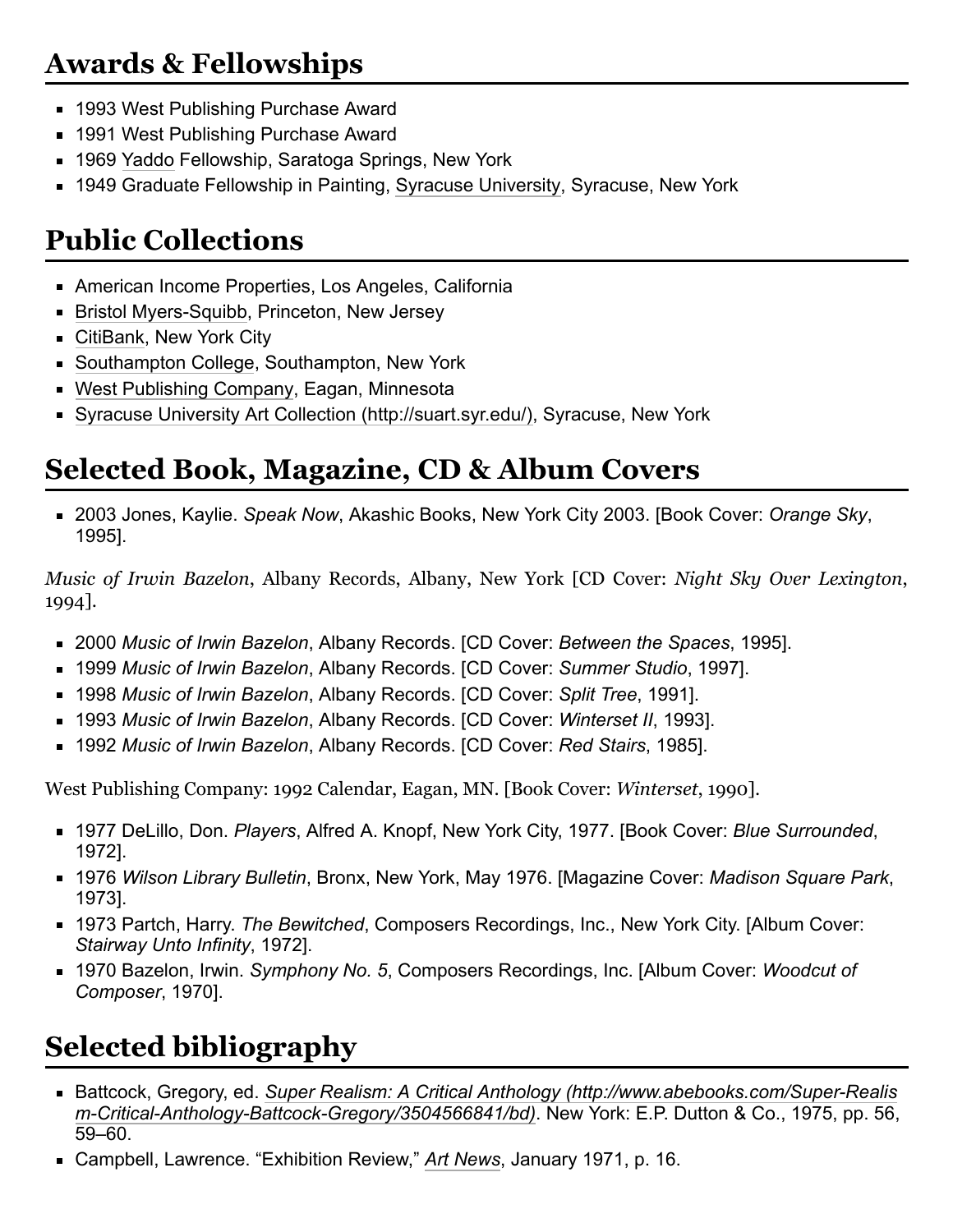- Edgar, Natalie. "Exhibition Review," *Art/World Newspaper*, April/May 1980.
- "Exhibition Review," *[Arts Magazine](https://en.wikipedia.org/wiki/Arts_Magazine)*, February 1971, p. 64.
- "Exhibition Review," *[Art News](https://en.wikipedia.org/wiki/Art_News)*, April 1992, p. 123.
- "Exhibition Review," *[Art News](https://en.wikipedia.org/wiki/Art_News)*, September 1980, p. 242.
- *[Artists' Christmas Cards—A Collection of Original Holiday Greetings \(http://www.abebooks.com/ART](http://www.abebooks.com/ARTISTS-CHRISTMAS-CARDS-COLLECTION-ORIGINAL-HOLIDAY/7659962994/bd) ISTS-CHRISTMAS-CARDS-COLLECTION-ORIGINAL-HOLIDAY/7659962994/bd)*, compiled by Steven Heller. New York: A&W Publishers, 1979.
- Henry, Gerrit. "Exhibition Review," *[Art News](https://en.wikipedia.org/wiki/Art_News)*, September 1988.
- Gruen, John. "Exhibition Review," *[New York Magazine](https://en.wikipedia.org/wiki/New_York_Magazine)*, February 1971, p. 57.
- Kubovy, Michael. *Cecile Gray Bazelon*. New York City/Santa Fe, New Mexico: SNAP Editions LLC, 2008
- Kulterman, Ugo. *New Realism*. New York: New York Graphic Society, 1972.
- ——. *Hypperrealisme*. Paris: Editions du Chêne, 1972 (illus., p. 90).
- Lippard, R. Lucy. *[From the Center Feminist Essays on Women's Art \(http://www.abebooks.com/Cent](http://www.abebooks.com/Center-Feminist-Essays-Art-Lippard-Lucy/296243018/bd) er-Feminist-Essays-Art-Lippard-Lucy/296243018/bd)*. New York: E. P. Dutton & Co., 1976, p. 58.
- ——. "Household Images in Art," *MS Magazine*, March 1973, pp. 22–25.
- Nemser, Cindy. "The Close Up Vision—Representational Art, Part II,"[Arts Magazine](https://en.wikipedia.org/wiki/Arts_Magazine), May 1972, pp. 44–47 (illus., p. 46).
- Poroner, Palmer. "Interrelations: Art and Architecture," Artspeak Press, April 1980.
- Rushworth, Katherine. "A little off kilter," *[The Post-Standard](https://en.wikipedia.org/wiki/The_Post-Standard)*, November 10, 2013, p. 12.
- Singer, Clyde. "The World of Art—Colors Brilliant in Silk Screens," *The Youngstown Vindicator*, Youngstown, Ohio, October 1978.
- Tannenbaum, Judith. "Exhibition Review," *[Arts Magazine](https://en.wikipedia.org/wiki/Arts_Magazine)*, February 1976.

#### **See also**

- **[Pattern and Decoration](https://en.wikipedia.org/wiki/Pattern_and_Decoration)**
- $\blacksquare$  [Realism](https://en.wikipedia.org/wiki/Realism_(arts))
- **[Irwin Bazelon](https://en.wikipedia.org/wiki/Irwin_Bazelon)**

#### **References**

- <span id="page-3-0"></span>1. Edgar, Natalie (April–May 1980). "Exhibition Review". *Art/World Newspaper*.
- <span id="page-3-1"></span>2. Lippard, Lucy R (February 1971). "Exhibition Review". *Arts Magazine*. p. 64.
- <span id="page-3-2"></span>3. Kulterman, Ugo (1972). *Hypperrealisme*. Paris: Editions du Chêne. p. (illus., p. 90).
- <span id="page-3-3"></span>4. Campbell, Lawrence (January 1971). "Exhibition Review". *Art News*: 16.
- <span id="page-3-4"></span>5. Lippard, Lucy R. (February 1971). "Exhibition Review". *Arts Magazine*. p. 64.
- <span id="page-3-5"></span>6. Gruen, John. "Exhibition Review". *New York Magazine*. p. 5.
- <span id="page-3-6"></span>7. Rushworth, Katherine. "Cecile Gray Bazelon exhibit: A little off kilter, and that's a good thing, even [stellar" \(http://www.syracuse.com/entertainment/index.ssf/2013/11/cecile\\_gray\\_bazelon\\_exhibit\\_a.ht](http://www.syracuse.com/entertainment/index.ssf/2013/11/cecile_gray_bazelon_exhibit_a.html) ml). The Post-Standard. Retrieved February 7, 2014.
- <span id="page-3-7"></span>8. Nemser, Cindy (May 1972). "The Close Up Vision—Representational Art, Part II". *Arts Magazine*. pp. 44–47 (illus., p. 46).
- <span id="page-3-8"></span>9. Art News (September 1980). "Exhibition Review". *Art News*. **79**: 242.
- <span id="page-3-9"></span>10. April 1980, Palmer (April 1980). "Interrelations: Art and Architecture". *Artspeak Press*.